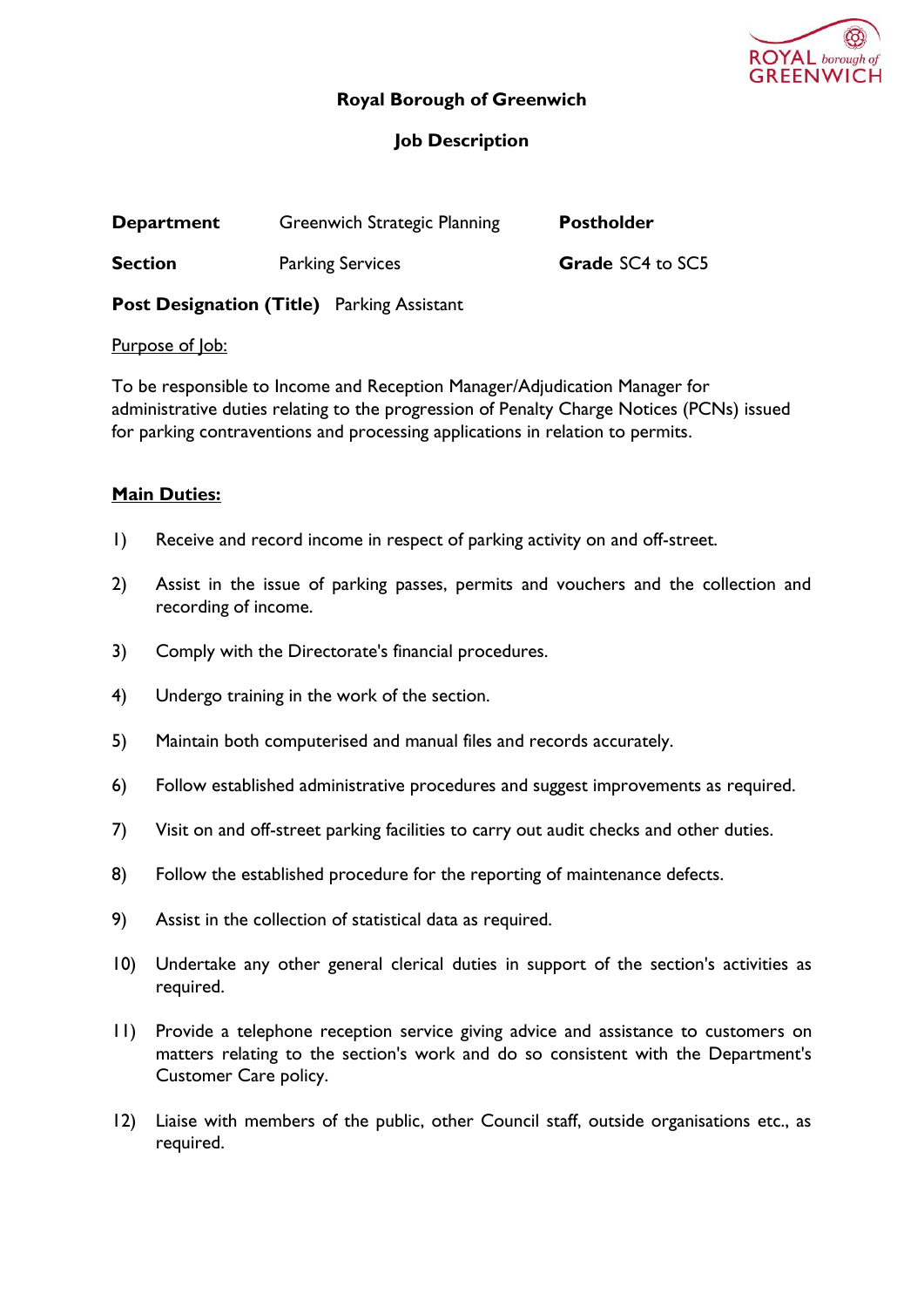- 13) Enter data to and receive output from any electronic data processing systems provided in accordance with agreed procedures.
- 14) Promote the Council's Equal Opportunities and Customer Care policies compatible with the duties of the post.
- 15) To undertake any other work appropriate to the level and general nature of the post's duties.
- 16) To undertake all duties with due regard to the provisions of health and safety regulations and legislation, Data Protection Act, the Council's Equal Opportunities and Customer Care policies, and relevant legislation.

#### **Additional Duties –** Scale 5

- 17) Provide a reception service for Departmental visitors and for customers on matters relating to the section's work, providing advice and assistance, resolving queries, receiving and recording income and issuing receipts as appropriate.
- 18) Respond in writing efficiently and effectively to all forms of correspondence and written representations in connection with the issue of Penalty Charge Notices.
- 19) Operate the data exchange link with DVLA and other bodies as required.
- 20) Assemble case data for use in Adjudication Appeals/Court appearances.
- 21) Must be working effectively in the Scale 4 role for a minimum of twelve (12) months.

#### **Designation of the Post to which the Post-Holder normally reports to:**

Income and Reception Manager/Adjudication Manager